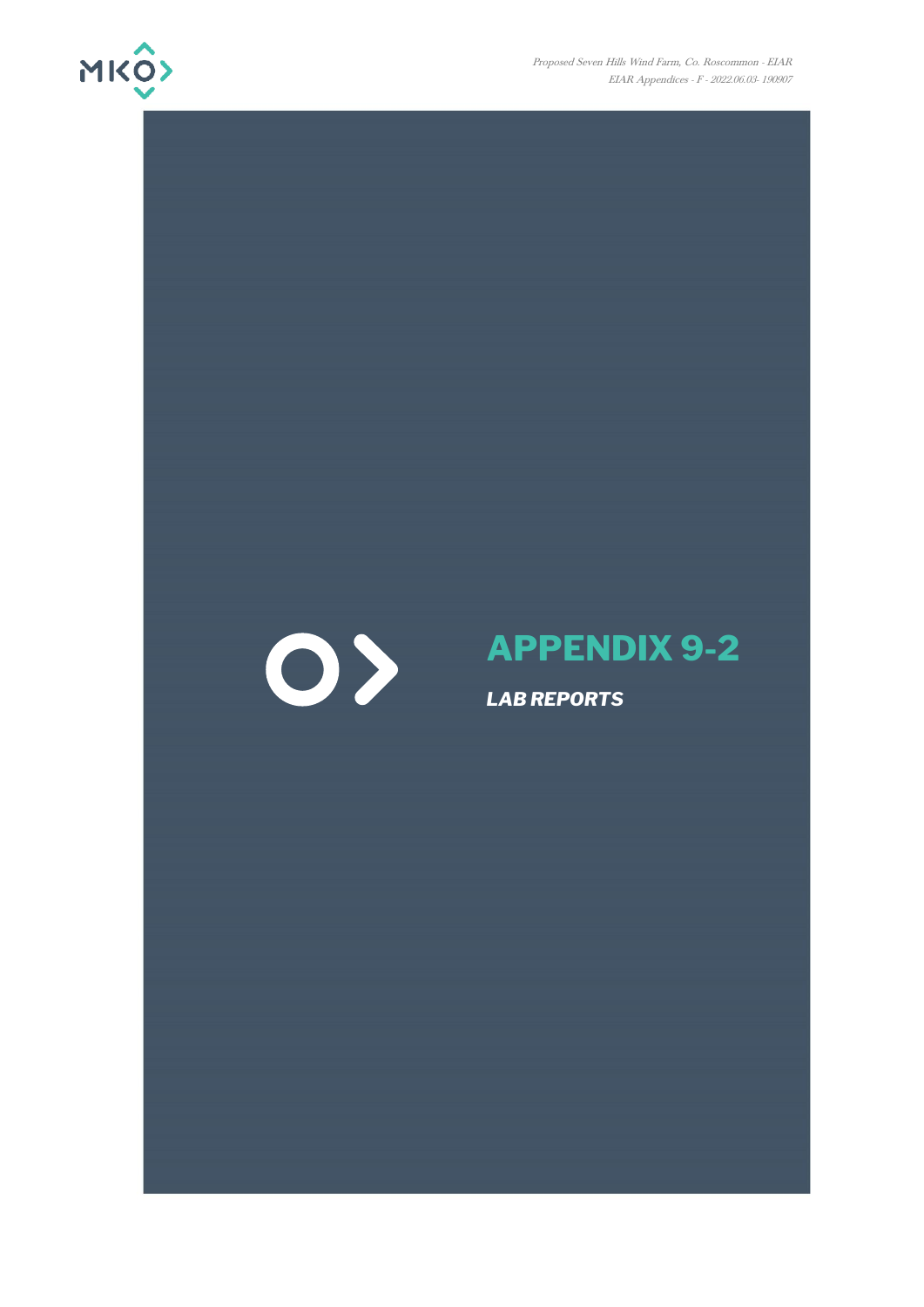

EXCELLENCE THROUGH ACCREDITATION

**ENVIRONMENTAL LABORATORY SERVICES** Acorn Business Campus Mahon Industrial Park, Blackrock, Cork Ireland  $Tel: +353214536141$ Fax: +353 21 453 6149 Web: www.elsltd.com email:info@elsltd.com



| David Broderick                     | <b>Report Number</b>         | 196737 - 1           |
|-------------------------------------|------------------------------|----------------------|
| <b>Hydro-Environmental Services</b> | <b>Sample Number</b>         | 196737/001           |
| 22, Lower Main Street,              | <b>Date of Receipt</b>       | 25/03/2021           |
| Dungarvan,                          | <b>Date Started</b>          | 25/03/2021           |
| 058 44122                           | <b>Received or Collected</b> | Hand                 |
| Per Batch                           | <b>Date of Report</b>        | 19/04/2021           |
| QN010649                            | <b>Sample Type</b>           | <b>Ground Waters</b> |
| <b>Brian Fallon Well</b>            | <b>Condition on receipt</b>  | Satisfactory         |
|                                     |                              |                      |

### *CERTIFICATE OF ANALYSIS*

| <b>TEST</b>                 | <b>ANALYTE</b> | <b>SUB</b> | <b>METHOD</b> | LOQ   | <b>SPEC</b> | <b>RESULT</b> | <b>UNITS</b> | <b>ACCRED.</b> |
|-----------------------------|----------------|------------|---------------|-------|-------------|---------------|--------------|----------------|
| <b>Gallery Plus-Suite A</b> |                |            |               |       |             |               |              |                |
| Ammonia as N                |                |            | EW175         | 0.005 |             | < 0.005       | mg/l N       | <b>INAB</b>    |
| Ammonium as NH4 (calc)      |                |            | EW175         | 0.006 |             | < 0.006       | $mg/l$ NH4   | <b>INAB</b>    |
| Nitrate as N                |                |            | EW175         | 0.15  |             | 1.8           | mg/l N       | <b>INAB</b>    |
| Nitrite as N                |                |            | EW175         | 0.005 |             | < 0.005       | mg/l N       | <b>INAB</b>    |
| Phosphate (Ortho/MRP) as P  |                |            | EW175         | 0.005 |             | 0.007         | mg/lP        | <b>INAB</b>    |
| Chloride mg/L               |                |            | EW175         | 1.0   |             | 16            | mg/L         | <b>INAB</b>    |
| Sulphate mg/L               |                |            | EW175         | 1.0   |             | 5.5           | mg/L         | <b>INAB</b>    |
| <b>Metals-Dissolved</b>     |                |            |               |       |             |               |              |                |
| Hardness-Dissolved          |                |            | <b>EW188</b>  | 3.0   |             | 410           | mg/L CaCO3   |                |
| Iron-Dissolved              |                |            | EW188         | 20    |             | < 1.0         | ug/L         | <b>YES</b>     |
| Manganese-Dissolved         |                |            | <b>EW188</b>  | 1.0   |             | < 1.0         | ug/L         | <b>YES</b>     |
| Aluminium-Dissolved         |                |            | EW188         | 5.0   |             | < 2.0         | ug/L         | <b>YES</b>     |
| Arsenic-Dissolved           |                |            | <b>EW188</b>  | 0.2   |             | 0.7           | ug/L         | <b>YES</b>     |
| Calcium-Dissolved           |                |            | EW188         | 1.0   |             | 160           | mg/L         |                |
| Magnesium-Dissolved         |                |            | <b>EW188</b>  | 0.3   |             | 6.2           | mg/L         | <b>YES</b>     |
| Subcontracted               |                |            |               |       |             |               |              |                |
| Potassium-Dissolved         |                |            | EW188         | 0.2   |             | 3.0           | mg/L         | <b>YES</b>     |
| Sodium-Dissolved            |                |            | <b>EW188</b>  | 0.5   |             | 7.7           | mg/L         | <b>YES</b>     |
| Titralab                    |                |            |               |       |             |               |              |                |
| pH                          |                |            | EW153         | 0.0   |             | 7.1           | pH Units     | <b>INAB</b>    |
| Conductivity $@20$ DegC     |                |            | EW153         | 25    |             | 744           | uscm- $1@20$ | <b>INAB</b>    |
| Alkalinity Total (R2 pH4.5) |                |            | EW153         | 10    |             | 416           | mg/L CaCO3   | <b>INAB</b>    |

**Signed :** 19/04/2021

#### **Máire Bradley-Deputy Technical Manager**

#### NOTES

1.This Report shall not be Reproduced except in full, without the permission of the laboratory and only relates to the items tested. 2.SPEC= Allowable limit or parametric value

3.LOQ=Limit of Quantification or lowest value that can be reported 4.ACCRED=Indicates matrix accreditation for the test,a blank field indicates not accredited 5."\*" Indicates sub-contract test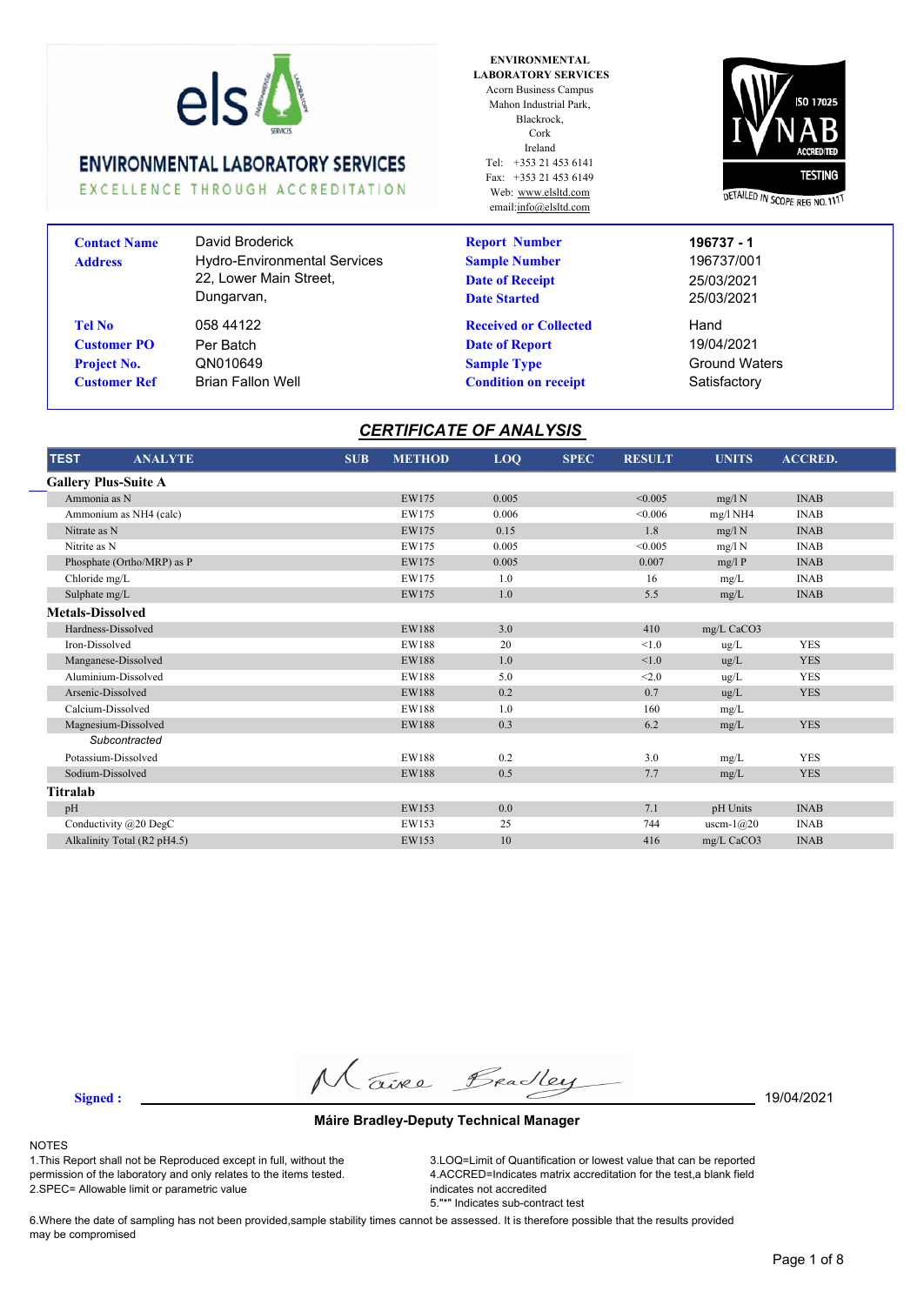

EXCELLENCE THROUGH ACCREDITATION

| <b>Contact Name</b><br><b>Address</b>                                     | David Broderick<br><b>Hydro-Environmental Services</b><br>22, Lower Main Street,<br>Dungarvan, |
|---------------------------------------------------------------------------|------------------------------------------------------------------------------------------------|
| Tel No<br><b>Customer PO</b><br><b>Project No.</b><br><b>Customer Ref</b> | 058 44122<br>Per Batch<br>QN010649<br>Noel Fallon Well                                         |

**ENVIRONMENTAL LABORATORY SERVICES** Acorn Business Campus Mahon Industrial Park, Blackrock, Cork Ireland Tel: +353 21 453 6141 Fax: +353 21 453 6149 Web: www.elsltd.com email:info@elsltd.com

**Report Number**

**Sample Number**

**Date of Receipt Date Started**

**Received or Collected Date of Report**

**Condition on receipt** Satisfactory



25/03/2021 Hand **Sample Type** Ground Waters 19/04/2021 196737/002 25/03/2021 **196737 - 1**

# *CERTIFICATE OF ANALYSIS*

| <b>TEST</b><br><b>ANALYTE</b> | <b>SUB</b> | <b>METHOD</b> | LOQ   | <b>SPEC</b> | <b>RESULT</b> | <b>UNITS</b> | <b>ACCRED.</b> |  |
|-------------------------------|------------|---------------|-------|-------------|---------------|--------------|----------------|--|
| <b>Gallery Plus-Suite A</b>   |            |               |       |             |               |              |                |  |
| Ammonia as N                  |            | EW175         | 0.005 |             | 0.015         | mg/l N       | <b>INAB</b>    |  |
| Ammonium as NH4 (calc)        |            | EW175         | 0.006 |             | 0.020         | $mg/l$ NH4   | <b>INAB</b>    |  |
| Nitrate as N                  |            | EW175         | 0.15  |             | 1.7           | mg/l N       | <b>INAB</b>    |  |
| Nitrite as N                  |            | EW175         | 0.005 |             | < 0.005       | mg/l N       | <b>INAB</b>    |  |
| Phosphate (Ortho/MRP) as P    |            | EW175         | 0.005 |             | 0.008         | mg/lP        | <b>INAB</b>    |  |
| Chloride mg/L                 |            | EW175         | 1.0   |             | 22            | mg/L         | <b>INAB</b>    |  |
| Sulphate mg/L                 |            | EW175         | 1.0   |             | 5.0           | mg/L         | <b>INAB</b>    |  |
| <b>Metals-Dissolved</b>       |            |               |       |             |               |              |                |  |
| Hardness-Dissolved            |            | <b>EW188</b>  | 3.0   |             | 350           | mg/L CaCO3   |                |  |
| Iron-Dissolved                |            | EW188         | 20    |             | 7.6           | ug/L         | <b>YES</b>     |  |
| Manganese-Dissolved           |            | <b>EW188</b>  | 1.0   |             | < 1.0         | ug/L         | <b>YES</b>     |  |
| Aluminium-Dissolved           |            | <b>EW188</b>  | 5.0   |             | < 2.0         | ug/L         | <b>YES</b>     |  |
| Arsenic-Dissolved             |            | <b>EW188</b>  | 0.2   |             | 0.5           | ug/L         | <b>YES</b>     |  |
| Calcium-Dissolved             |            | <b>EW188</b>  | 1.0   |             | 130           | mg/L         |                |  |
| Magnesium-Dissolved           |            | <b>EW188</b>  | 0.3   |             | 3.9           | mg/L         | <b>YES</b>     |  |
| Potassium-Dissolved           |            | EW188         | 0.2   |             | 4.6           | mg/L         | <b>YES</b>     |  |
| Sodium-Dissolved              |            | <b>EW188</b>  | 0.5   |             | 10.5          | mg/L         | <b>YES</b>     |  |
| Titralab                      |            |               |       |             |               |              |                |  |
| pH                            |            | EW153         | 0.0   |             | 7.3           | pH Units     | <b>INAB</b>    |  |
| Conductivity @20 DegC         |            | EW153         | 25    |             | 670           | uscm- $1@20$ | <b>INAB</b>    |  |
| Alkalinity Total (R2 pH4.5)   |            | EW153         | 10    |             | 362           | mg/L CaCO3   | <b>INAB</b>    |  |

**Signed :** 19/04/2021

#### **Máire Bradley-Deputy Technical Manager**

#### NOTES

1.This Report shall not be Reproduced except in full, without the permission of the laboratory and only relates to the items tested. 2.SPEC= Allowable limit or parametric value

3.LOQ=Limit of Quantification or lowest value that can be reported 4.ACCRED=Indicates matrix accreditation for the test,a blank field indicates not accredited 5."\*" Indicates sub-contract test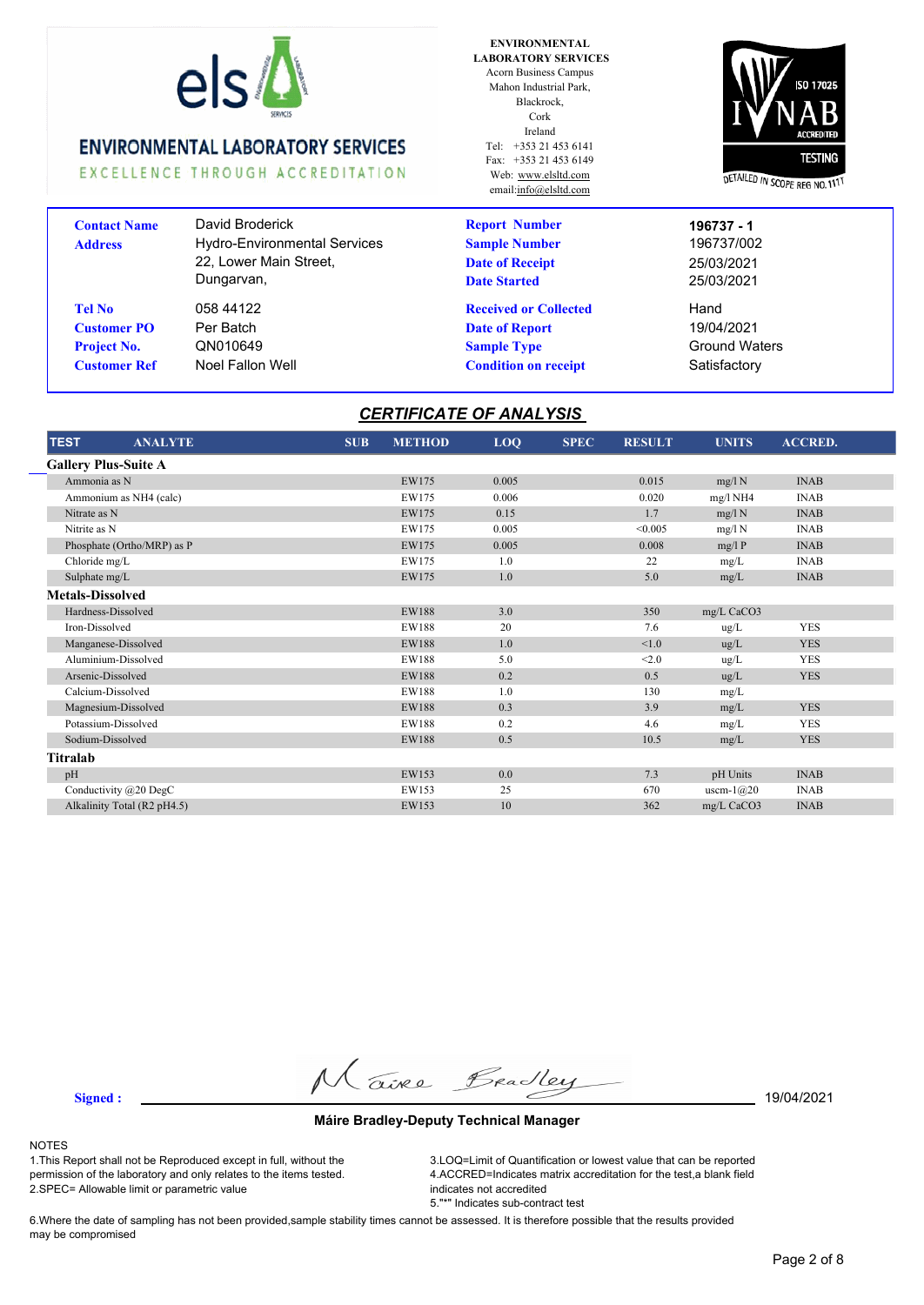

EXCELLENCE THROUGH ACCREDITATION

| <b>Contact Name</b><br><b>Address</b> | David Broderick<br><b>Hydro-Environmental Services</b><br>22, Lower Main Street,<br>Dungarvan, |
|---------------------------------------|------------------------------------------------------------------------------------------------|
| <b>Tel No</b>                         | 058 44122                                                                                      |
| <b>Customer PO</b>                    | Per Batch                                                                                      |
| <b>Project No.</b>                    | QN010649                                                                                       |
| <b>Customer Ref</b>                   | Commons Turlough                                                                               |

**ENVIRONMENTAL LABORATORY SERVICES** Acorn Business Campus Mahon Industrial Park, Blackrock, Cork Ireland Tel: +353 21 453 6141 Fax: +353 21 453 6149 Web: www.elsltd.com email:info@elsltd.com

**Report Number**

**Sample Number**

**Date of Receipt Date Started**

**Received or Collected Date of Report**

**Condition on receipt** Satisfactory



25/03/2021 Hand **Sample Type** Ground Waters 19/04/2021 196737/003 25/03/2021 **196737 - 1**

# *CERTIFICATE OF ANALYSIS*

| <b>TEST</b><br><b>ANALYTE</b> | <b>SUB</b> | <b>METHOD</b> | LOQ   | <b>SPEC</b> | <b>RESULT</b> | <b>UNITS</b> | <b>ACCRED.</b> |  |
|-------------------------------|------------|---------------|-------|-------------|---------------|--------------|----------------|--|
| <b>Gallery Plus-Suite A</b>   |            |               |       |             |               |              |                |  |
| Ammonia as N                  |            | EW175         | 0.005 |             | < 0.005       | mg/l N       | <b>INAB</b>    |  |
| Ammonium as NH4 (calc)        |            | EW175         | 0.006 |             | < 0.006       | $mg/l$ NH4   | <b>INAB</b>    |  |
| Nitrate as N                  |            | EW175         | 0.15  |             | 0.16          | mg/l N       | <b>INAB</b>    |  |
| Nitrite as N                  |            | EW175         | 0.005 |             | < 0.005       | mg/l N       | <b>INAB</b>    |  |
| Phosphate (Ortho/MRP) as P    |            | EW175         | 0.005 |             | 0.007         | mg/lP        | <b>INAB</b>    |  |
| Chloride mg/L                 |            | EW175         | 1.0   |             | 13            | mg/L         | <b>INAB</b>    |  |
| Sulphate mg/L                 |            | EW175         | 1.0   |             | 1.2           | mg/L         | <b>INAB</b>    |  |
| <b>Metals-Dissolved</b>       |            |               |       |             |               |              |                |  |
| Hardness-Dissolved            |            | <b>EW188</b>  | 3.0   |             | 190           | mg/L CaCO3   | <b>YES</b>     |  |
| Iron-Dissolved                |            | <b>EW188</b>  | 20    |             | 6.41          | ug/L         | <b>YES</b>     |  |
| Manganese-Dissolved           |            | <b>EW188</b>  | 1.0   |             | < 1.0         | $\mu$ g/L    | <b>YES</b>     |  |
| Aluminium-Dissolved           |            | <b>EW188</b>  | 5.0   |             | 8.7           | ug/L         | <b>YES</b>     |  |
| Arsenic-Dissolved             |            | <b>EW188</b>  | 0.2   |             | 0.5           | ug/L         | <b>YES</b>     |  |
| Subcontracted                 |            |               |       |             |               |              |                |  |
| Calcium-Dissolved             |            | EW188         | 1.0   |             | 69            | mg/L         | <b>YES</b>     |  |
| Magnesium-Dissolved           |            | <b>EW188</b>  | 0.3   |             | 3.4           | mg/L         | <b>YES</b>     |  |
| Potassium-Dissolved           |            | <b>EW188</b>  | 0.2   |             | 2.1           | mg/L         | <b>YES</b>     |  |
| Sodium-Dissolved              |            | <b>EW188</b>  | 0.5   |             | 6.2           | mg/L         | <b>YES</b>     |  |
| Titralab                      |            |               |       |             |               |              |                |  |
| pH                            |            | EW153         | 0.0   |             | 8.5           | pH Units     | <b>INAB</b>    |  |
| Conductivity @20 DegC         |            | EW153         | 25    |             | 291           | uscm- $1@20$ | <b>INAB</b>    |  |
| Alkalinity Total (R2 pH4.5)   |            | EW153         | 10    |             | 148           | mg/L CaCO3   | <b>INAB</b>    |  |

**Signed :** 19/04/2021

#### **Máire Bradley-Deputy Technical Manager**

#### NOTES

1.This Report shall not be Reproduced except in full, without the permission of the laboratory and only relates to the items tested. 2.SPEC= Allowable limit or parametric value

3.LOQ=Limit of Quantification or lowest value that can be reported 4.ACCRED=Indicates matrix accreditation for the test,a blank field indicates not accredited 5."\*" Indicates sub-contract test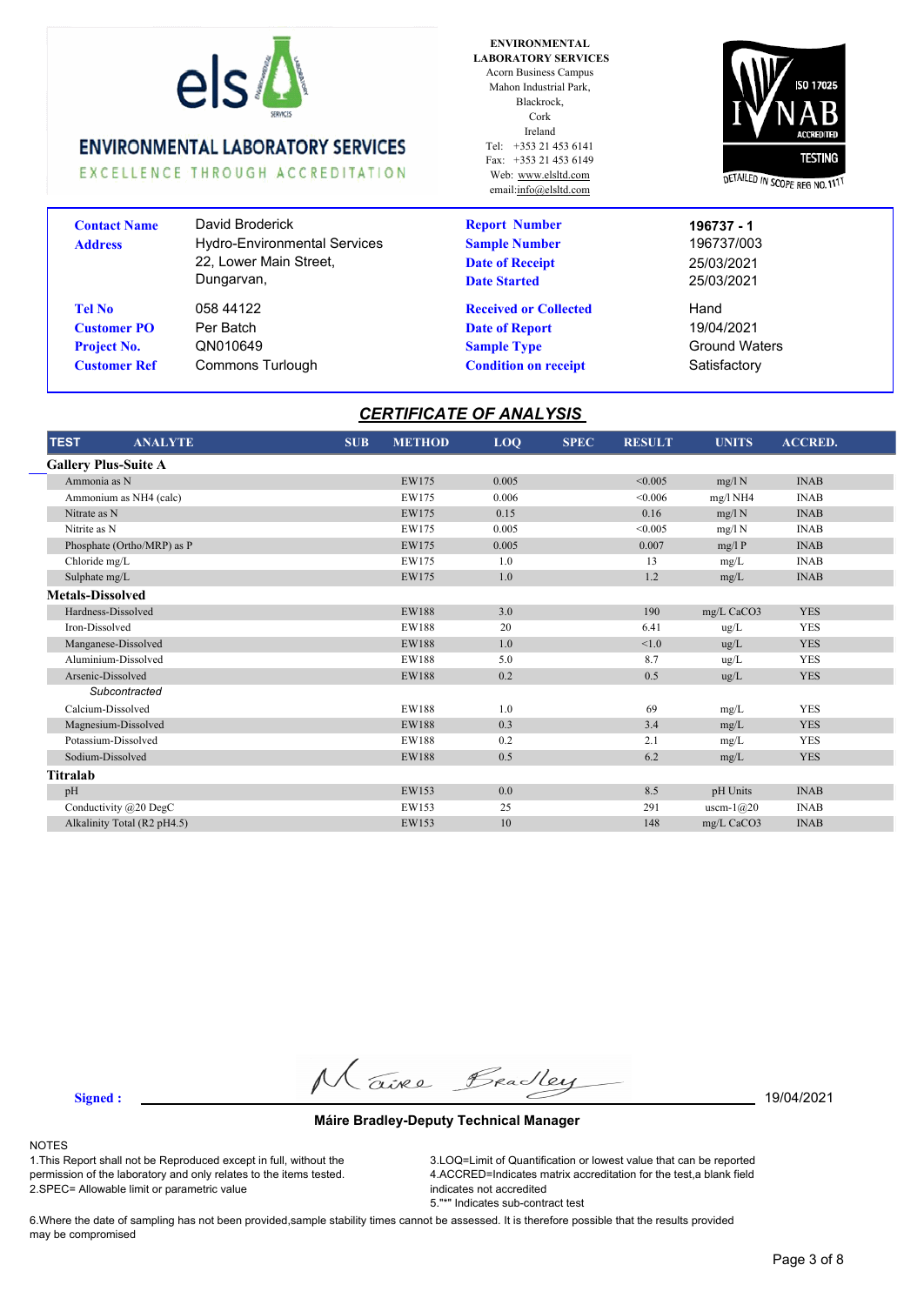

EXCELLENCE THROUGH ACCREDITATION

| <b>Contact Name</b><br><b>Address</b>                                            | David Broderick<br><b>Hydro-Environmental Services</b><br>22, Lower Main Street,<br>Dungarvan, |
|----------------------------------------------------------------------------------|------------------------------------------------------------------------------------------------|
| <b>Tel No</b><br><b>Customer PO</b><br><b>Project No.</b><br><b>Customer Ref</b> | 058 44122<br>Per Batch<br>QN010649<br><b>Thomas Street Turlough</b>                            |
|                                                                                  |                                                                                                |

**ENVIRONMENTAL LABORATORY SERVICES** Acorn Business Campus Mahon Industrial Park, Blackrock, Cork Ireland Tel: +353 21 453 6141 Fax: +353 21 453 6149 Web: www.elsltd.com email:info@elsltd.com

**Report Number**

**Sample Number**

**Date of Receipt Date Started**

**Received or Collected Date of Report**

**Condition on receipt** Satisfactory



25/03/2021 Hand **Sample Type** Ground Waters 19/04/2021 196737/004 25/03/2021 **196737 - 1**

### *CERTIFICATE OF ANALYSIS*

| <b>TEST</b><br><b>ANALYTE</b> | <b>SUB</b> | <b>METHOD</b> | LOQ   | <b>SPEC</b> | <b>RESULT</b> | <b>UNITS</b> | <b>ACCRED.</b> |  |
|-------------------------------|------------|---------------|-------|-------------|---------------|--------------|----------------|--|
| <b>Gallery Plus-Suite A</b>   |            |               |       |             |               |              |                |  |
| Ammonia as N                  |            | EW175         | 0.005 |             | < 0.005       | mg/l N       | <b>INAB</b>    |  |
| Ammonium as NH4 (calc)        |            | EW175         | 0.006 |             | < 0.006       | mg/l NH4     | <b>INAB</b>    |  |
| Nitrate as N                  |            | EW175         | 0.15  |             | 0.16          | mg/l N       | <b>INAB</b>    |  |
| Nitrite as N                  |            | EW175         | 0.005 |             | < 0.005       | mg/l N       | <b>INAB</b>    |  |
| Phosphate (Ortho/MRP) as P    |            | EW175         | 0.005 |             | 0.007         | mg/lP        | <b>INAB</b>    |  |
| Chloride mg/L                 |            | EW175         | 1.0   |             | 15            | mg/L         | <b>INAB</b>    |  |
| Sulphate mg/L                 |            | EW175         | 1.0   |             | 2.3           | mg/L         | <b>INAB</b>    |  |
| <b>Metals-Dissolved</b>       |            |               |       |             |               |              |                |  |
| Hardness-Dissolved            |            | <b>EW188</b>  | 3.0   |             | 190           | mg/L CaCO3   | <b>YES</b>     |  |
| Iron-Dissolved                |            | EW188         | 20    |             | 26            | ug/L         | <b>YES</b>     |  |
| Manganese-Dissolved           |            | <b>EW188</b>  | 1.0   |             | < 1.0         | $\mu$ g/L    | <b>YES</b>     |  |
| Aluminium-Dissolved           |            | EW188         | 5.0   |             | 8.2           | $\mu$ g/L    | <b>YES</b>     |  |
| Arsenic-Dissolved             |            | <b>EW188</b>  | 0.2   |             | 0.7           | ug/L         | <b>YES</b>     |  |
| Subcontracted                 |            |               |       |             |               |              |                |  |
| Calcium-Dissolved             |            | <b>EW188</b>  | 1.0   |             | 69            | mg/L         | <b>YES</b>     |  |
| Magnesium-Dissolved           |            | <b>EW188</b>  | 0.3   |             | 3.5           | mg/L         | <b>YES</b>     |  |
| Potassium-Dissolved           |            | <b>EW188</b>  | 0.2   |             | 3.6           | mg/L         | <b>YES</b>     |  |
| Sodium-Dissolved              |            | <b>EW188</b>  | 0.5   |             | 6.9           | mg/L         | <b>YES</b>     |  |
| Titralab                      |            |               |       |             |               |              |                |  |
| pH                            |            | EW153         | 0.0   |             | 8.5           | pH Units     | <b>INAB</b>    |  |
| Conductivity @20 DegC         |            | EW153         | 25    |             | 375           | uscm- $1@20$ | <b>INAB</b>    |  |
| Alkalinity Total (R2 pH4.5)   |            | EW153         | 10    |             | 192           | mg/L CaCO3   | <b>INAB</b>    |  |

**Signed :** 19/04/2021

#### **Máire Bradley-Deputy Technical Manager**

#### NOTES

1.This Report shall not be Reproduced except in full, without the permission of the laboratory and only relates to the items tested. 2.SPEC= Allowable limit or parametric value

3.LOQ=Limit of Quantification or lowest value that can be reported 4.ACCRED=Indicates matrix accreditation for the test,a blank field indicates not accredited 5."\*" Indicates sub-contract test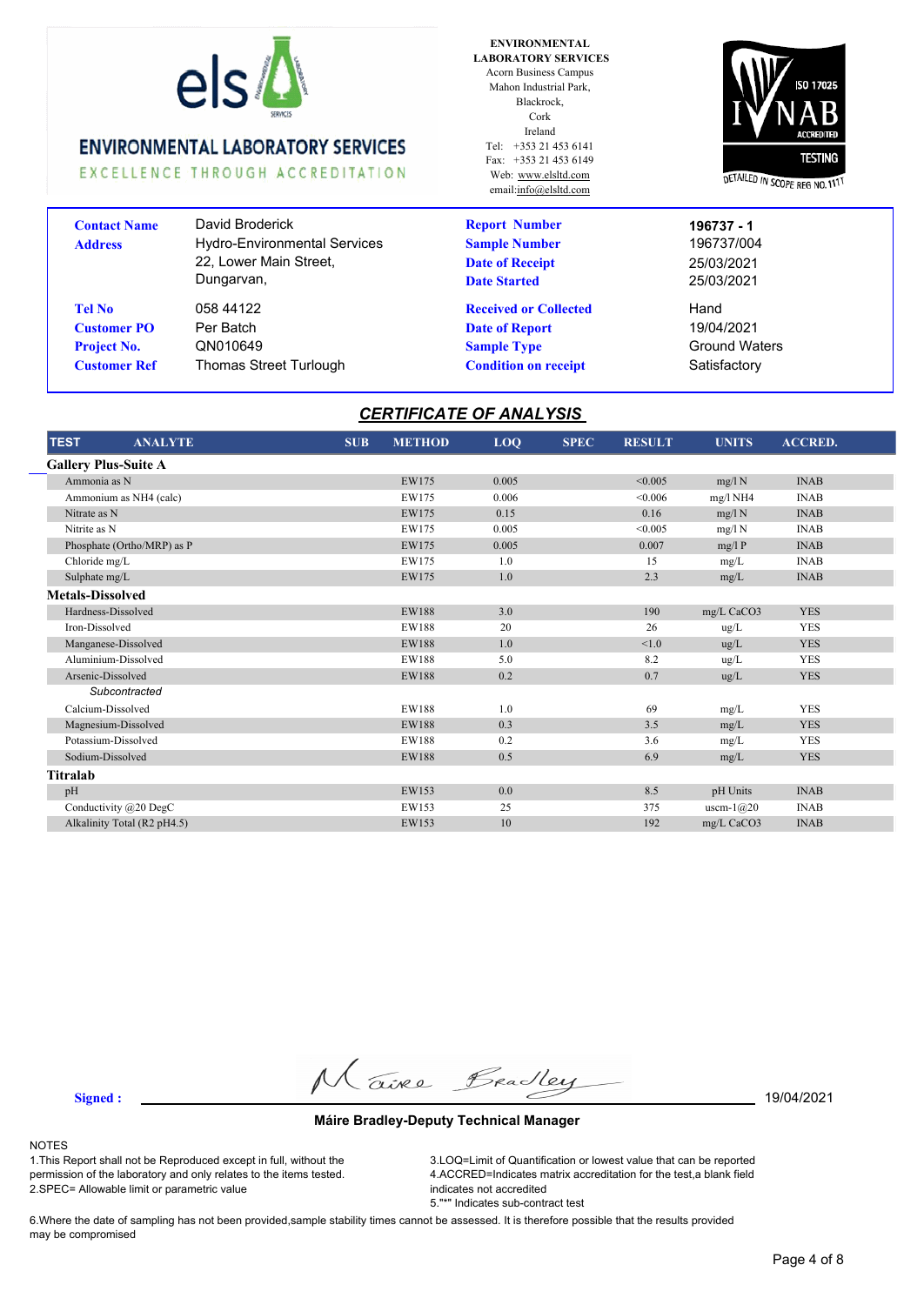

EXCELLENCE THROUGH ACCREDITATION

### **Address Customer PO Customer Ref** Ballyglass River **Contact Name** David Broderick Hydro-Environmental Services 22, Lower Main Street, Dungarvan, **Tel No** 058 44122 QN010649 Per Batch **Project No.**

**ENVIRONMENTAL LABORATORY SERVICES** Acorn Business Campus Mahon Industrial Park, Blackrock, Cork Ireland Tel: +353 21 453 6141 Fax: +353 21 453 6149 Web: www.elsltd.com email:info@elsltd.com

**Report Number**

**Sample Number**

**Date of Receipt Date Started**

**Received or Collected Date of Report**



25/03/2021 Hand 196737/005 25/03/2021 **196737 - 1**

**Sample Type** Ground Waters 19/04/2021 **Condition on receipt** Satisfactory

# *CERTIFICATE OF ANALYSIS*

| <b>TEST</b><br><b>ANALYTE</b> | <b>SUB</b> | <b>METHOD</b> | LOQ   | <b>SPEC</b> | <b>RESULT</b> | <b>UNITS</b> | <b>ACCRED.</b> |  |
|-------------------------------|------------|---------------|-------|-------------|---------------|--------------|----------------|--|
| <b>Gallery Plus-Suite A</b>   |            |               |       |             |               |              |                |  |
| Ammonia as N                  |            | EW175         | 0.005 |             | 0.006         | mg/l N       | <b>INAB</b>    |  |
| Ammonium as NH4 (calc)        |            | EW175         | 0.006 |             | 0.007         | $mg/l$ NH4   | <b>INAB</b>    |  |
| Nitrate as N                  |            | EW175         | 0.15  |             | 1.0           | mg/l N       | <b>INAB</b>    |  |
| Nitrite as N                  |            | EW175         | 0.005 |             | < 0.005       | mg/l N       | <b>INAB</b>    |  |
| Phosphate (Ortho/MRP) as P    |            | EW175         | 0.005 |             | 0.007         | mg/lP        | <b>INAB</b>    |  |
| Chloride mg/L                 |            | EW175         | 1.0   |             | 17            | mg/L         | <b>INAB</b>    |  |
| Sulphate mg/L                 |            | EW175         | 1.0   |             | 4.5           | mg/L         | <b>INAB</b>    |  |
| <b>Metals-Dissolved</b>       |            |               |       |             |               |              |                |  |
| Hardness-Dissolved            |            | <b>EW188</b>  | 3.0   |             | 310           | mg/L CaCO3   | <b>YES</b>     |  |
| Iron-Dissolved                |            | <b>EW188</b>  | 20    |             | 39            | ug/L         | <b>YES</b>     |  |
| Manganese-Dissolved           |            | <b>EW188</b>  | 1.0   |             | 1.2           | ug/L         | <b>YES</b>     |  |
| Aluminium-Dissolved           |            | EW188         | 5.0   |             | 89            | ug/L         | <b>YES</b>     |  |
| Arsenic-Dissolved             |            | <b>EW188</b>  | 0.2   |             | 0.6           | ug/L         | <b>YES</b>     |  |
| Calcium-Dissolved             |            | <b>EW188</b>  | 1.0   |             | 120           | mg/L         |                |  |
| Magnesium-Dissolved           |            | <b>EW188</b>  | 0.3   |             | 3.4           | mg/L         | <b>YES</b>     |  |
| Subcontracted                 |            |               |       |             |               |              |                |  |
| Potassium-Dissolved           |            | <b>EW188</b>  | 0.2   |             | 2.4           | mg/L         | <b>YES</b>     |  |
| Sodium-Dissolved              |            | <b>EW188</b>  | 0.5   |             | 8.2           | mg/L         | <b>YES</b>     |  |
| Titralab                      |            |               |       |             |               |              |                |  |
| pH                            |            | EW153         | 0.0   |             | 8.1           | pH Units     | <b>INAB</b>    |  |
| Conductivity @20 DegC         |            | EW153         | 25    |             | 589           | uscm- $1@20$ | <b>INAB</b>    |  |
| Alkalinity Total (R2 pH4.5)   |            | EW153         | 10    |             | 325           | mg/L CaCO3   | <b>INAB</b>    |  |

**Signed :** 19/04/2021

#### **Máire Bradley-Deputy Technical Manager**

#### NOTES

1.This Report shall not be Reproduced except in full, without the permission of the laboratory and only relates to the items tested. 2.SPEC= Allowable limit or parametric value

3.LOQ=Limit of Quantification or lowest value that can be reported 4.ACCRED=Indicates matrix accreditation for the test,a blank field indicates not accredited 5."\*" Indicates sub-contract test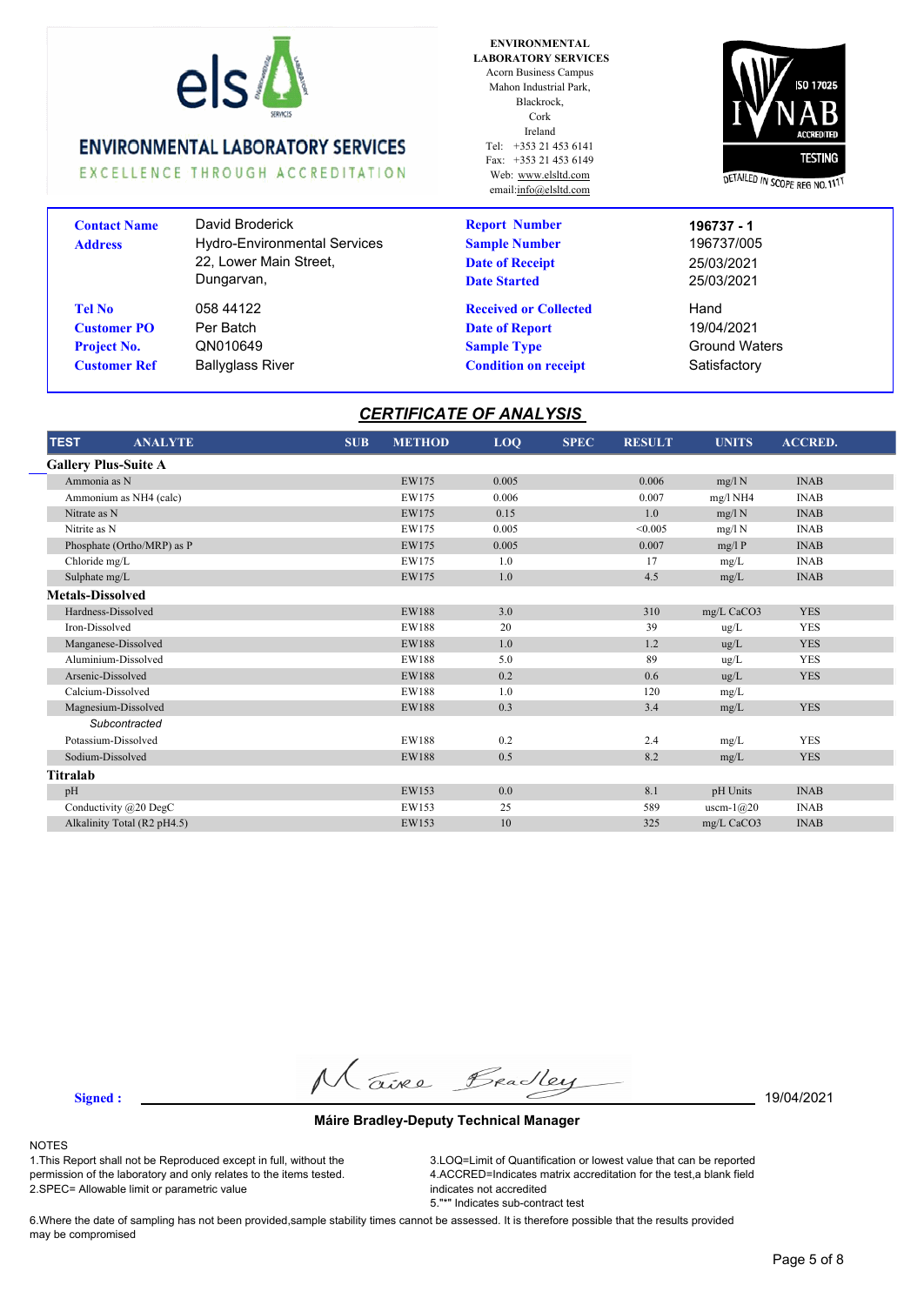

EXCELLENCE THROUGH ACCREDITATION

### **Address Customer PO Customer Ref** Kileglan River **Contact Name** David Broderick Hydro-Environmental Services 22, Lower Main Street, Dungarvan, **Tel No** 058 44122 QN010649 Per Batch **Project No.**

**ENVIRONMENTAL LABORATORY SERVICES** Acorn Business Campus Mahon Industrial Park, Blackrock, Cork Ireland Tel: +353 21 453 6141 Fax: +353 21 453 6149 Web: www.elsltd.com email:info@elsltd.com

**Report Number**

**Sample Number**

**Date of Receipt Date Started**

**Received or Collected Date of Report**



25/03/2021 Hand 19/04/2021 196737/006 25/03/2021 **196737 - 1**

**Sample Type** Ground Waters **Condition on receipt** Satisfactory

# *CERTIFICATE OF ANALYSIS*

| <b>TEST</b><br><b>ANALYTE</b> | <b>SUB</b> | <b>METHOD</b> | LOQ   | <b>SPEC</b> | <b>RESULT</b> | <b>UNITS</b> | <b>ACCRED.</b> |  |
|-------------------------------|------------|---------------|-------|-------------|---------------|--------------|----------------|--|
| <b>Gallery Plus-Suite A</b>   |            |               |       |             |               |              |                |  |
| Ammonia as N                  |            | EW175         | 0.005 |             | < 0.005       | mg/l N       | <b>INAB</b>    |  |
| Ammonium as NH4 (calc)        |            | EW175         | 0.006 |             | < 0.006       | mg/l NH4     | <b>INAB</b>    |  |
| Nitrate as N                  |            | EW175         | 0.15  |             | 2.1           | mg/l N       | <b>INAB</b>    |  |
| Nitrite as N                  |            | EW175         | 0.005 |             | < 0.005       | mg/l N       | <b>INAB</b>    |  |
| Phosphate (Ortho/MRP) as P    |            | EW175         | 0.005 |             | 0.008         | mg/lP        | <b>INAB</b>    |  |
| Chloride mg/L                 |            | EW175         | 1.0   |             | 16            | mg/L         | <b>INAB</b>    |  |
| Sulphate mg/L                 |            | EW175         | 1.0   |             | 7.7           | mg/L         | <b>INAB</b>    |  |
| <b>Metals-Dissolved</b>       |            |               |       |             |               |              |                |  |
| Hardness-Dissolved            |            | <b>EW188</b>  | 3.0   |             | 310           | mg/L CaCO3   | <b>YES</b>     |  |
| Iron-Dissolved                |            | <b>EW188</b>  | 20    |             | 29            | ug/L         | <b>YES</b>     |  |
| Manganese-Dissolved           |            | <b>EW188</b>  | 1.0   |             | 2.4           | $\mu$ g/L    | <b>YES</b>     |  |
| Aluminium-Dissolved           |            | <b>EW188</b>  | 5.0   |             | 2.0           | ug/L         | <b>YES</b>     |  |
| Arsenic-Dissolved             |            | <b>EW188</b>  | 0.2   |             | 0.6           | ug/L         | <b>YES</b>     |  |
| Calcium-Dissolved             |            | <b>EW188</b>  | 1.0   |             | 120           | mg/L         |                |  |
| Magnesium-Dissolved           |            | <b>EW188</b>  | 0.3   |             | 11.2          | mg/L         | <b>YES</b>     |  |
| Subcontracted                 |            |               |       |             |               |              |                |  |
| Potassium-Dissolved           |            | <b>EW188</b>  | 0.2   |             | 3.2           | mg/L         | <b>YES</b>     |  |
| Sodium-Dissolved              |            | <b>EW188</b>  | 0.5   |             | 8.1           | mg/L         | <b>YES</b>     |  |
| Titralab                      |            |               |       |             |               |              |                |  |
| pH                            |            | EW153         | 0.0   |             | 7.5           | pH Units     | <b>INAB</b>    |  |
| Conductivity $(a)20$ DegC     |            | EW153         | 25    |             | 643           | uscm- $1@20$ | <b>INAB</b>    |  |
| Alkalinity Total (R2 pH4.5)   |            | EW153         | 10    |             | 351           | mg/L CaCO3   | <b>INAB</b>    |  |

**Signed :** 19/04/2021

#### **Máire Bradley-Deputy Technical Manager**

#### NOTES

1.This Report shall not be Reproduced except in full, without the permission of the laboratory and only relates to the items tested. 2.SPEC= Allowable limit or parametric value

3.LOQ=Limit of Quantification or lowest value that can be reported 4.ACCRED=Indicates matrix accreditation for the test,a blank field indicates not accredited 5."\*" Indicates sub-contract test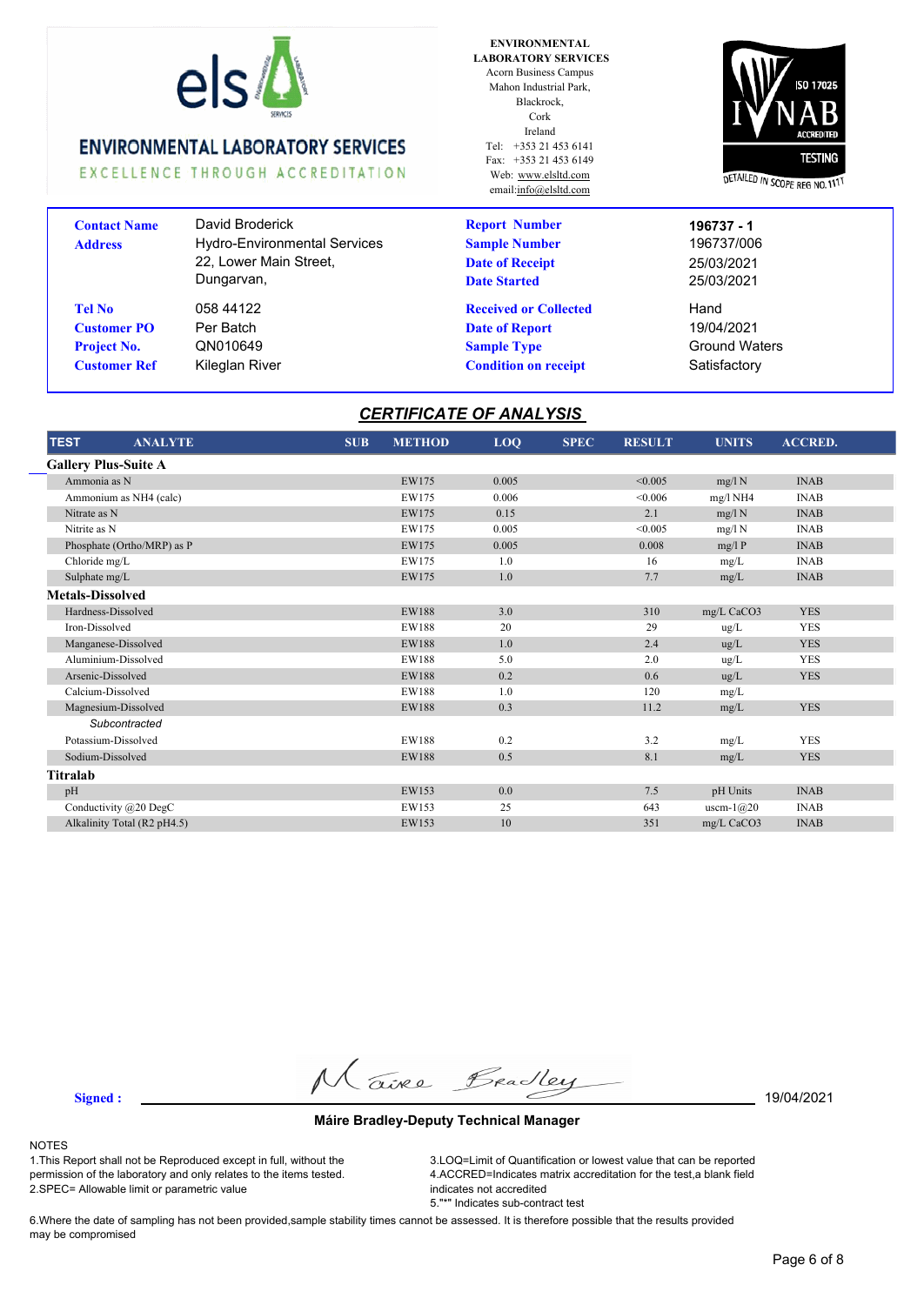

EXCELLENCE THROUGH ACCREDITATION

### Blackrock, Cork Ireland Tel: +353 21 453 6141 Fax: +353 21 453 6149 Web: www.elsltd.com email:info@elsltd.com

**ENVIRONMENTAL LABORATORY SERVICES** Acorn Business Campus Mahon Industrial Park,



| <b>Contact Name</b><br><b>Address</b> | David Broderick<br><b>Hydro-Environmental Services</b><br>22, Lower Main Street,<br>Dungarvan, | <b>Report Number</b><br><b>Sample Number</b><br><b>Date of Receipt</b><br><b>Date Started</b> | 196737 - 1<br>196737/007<br>25/03/2021<br>25/03/2021 |
|---------------------------------------|------------------------------------------------------------------------------------------------|-----------------------------------------------------------------------------------------------|------------------------------------------------------|
| <b>Tel No</b>                         | 058 44122                                                                                      | <b>Received or Collected</b>                                                                  | Hand                                                 |
| <b>Customer PO</b>                    | Per Batch                                                                                      | <b>Date of Report</b>                                                                         | 19/04/2021                                           |
| <b>Project No.</b>                    | QN010649                                                                                       | <b>Sample Type</b>                                                                            | <b>Ground Waters</b>                                 |
| <b>Customer Ref</b>                   | MJ Daly Well                                                                                   | <b>Condition on receipt</b>                                                                   | Satisfactory                                         |

### *CERTIFICATE OF ANALYSIS*

| <b>TEST</b><br><b>ANALYTE</b> | <b>SUB</b> | <b>METHOD</b> | LOQ   | <b>SPEC</b> | <b>RESULT</b> | <b>UNITS</b> | <b>ACCRED.</b> |  |
|-------------------------------|------------|---------------|-------|-------------|---------------|--------------|----------------|--|
| <b>Gallery Plus-Suite A</b>   |            |               |       |             |               |              |                |  |
| Ammonia as N                  |            | EW175         | 0.005 |             | 0.008         | mg/l N       | <b>INAB</b>    |  |
| Ammonium as NH4 (calc)        |            | EW175         | 0.006 |             | 0.010         | $mg/l$ NH4   | <b>INAB</b>    |  |
| Nitrate as N                  |            | EW175         | 0.15  |             | 4.5           | mg/l N       | <b>INAB</b>    |  |
| Nitrite as N                  |            | EW175         | 0.005 |             | < 0.005       | $mg/l$ N     | <b>INAB</b>    |  |
| Phosphate (Ortho/MRP) as P    |            | EW175         | 0.005 |             | 0.009         | mg/lP        | <b>INAB</b>    |  |
| Chloride mg/L                 |            | EW175         | 1.0   |             | 13            | mg/L         | <b>INAB</b>    |  |
| Sulphate mg/L                 |            | EW175         | 1.0   |             | 6.6           | mg/L         | <b>INAB</b>    |  |
| <b>Metals-Dissolved</b>       |            |               |       |             |               |              |                |  |
| Hardness-Dissolved            |            | <b>EW188</b>  | 3.0   |             | 310           | mg/L CaCO3   | <b>YES</b>     |  |
| Iron-Dissolved                |            | <b>EW188</b>  | 20    |             | < 1.0         | ug/L         | <b>YES</b>     |  |
| Manganese-Dissolved           |            | <b>EW188</b>  | 1.0   |             | < 1.0         | ug/L         | <b>YES</b>     |  |
| Subcontracted                 |            |               |       |             |               |              |                |  |
| Aluminium-Dissolved           |            | EW188         | 5.0   |             | 2.4           | ug/L         | <b>YES</b>     |  |
| Arsenic-Dissolved             |            | <b>EW188</b>  | 0.2   |             | 0.5           | ug/L         | <b>YES</b>     |  |
| Calcium-Dissolved             |            | EW188         | 1.0   |             | 120           | mg/L         |                |  |
| Magnesium-Dissolved           |            | <b>EW188</b>  | 0.3   |             | 3.3           | mg/L         | <b>YES</b>     |  |
| Potassium-Dissolved           |            | EW188         | 0.2   |             | 5.8           | mg/L         | <b>YES</b>     |  |
| Sodium-Dissolved              |            | <b>EW188</b>  | 0.5   |             | 8.0           | mg/L         | <b>YES</b>     |  |
| Titralab                      |            |               |       |             |               |              |                |  |
| pH                            |            | EW153         | 0.0   |             | 7.6           | pH Units     | <b>INAB</b>    |  |
| Conductivity $(a)20$ DegC     |            | EW153         | 25    |             | 598           | uscm- $1@20$ | <b>INAB</b>    |  |
| Alkalinity Total (R2 pH4.5)   |            | EW153         | 10    |             | 315           | mg/L CaCO3   | <b>INAB</b>    |  |

**Signed :** 19/04/2021

#### **Máire Bradley-Deputy Technical Manager**

#### NOTES

1.This Report shall not be Reproduced except in full, without the permission of the laboratory and only relates to the items tested. 2.SPEC= Allowable limit or parametric value

3.LOQ=Limit of Quantification or lowest value that can be reported 4.ACCRED=Indicates matrix accreditation for the test,a blank field indicates not accredited 5."\*" Indicates sub-contract test